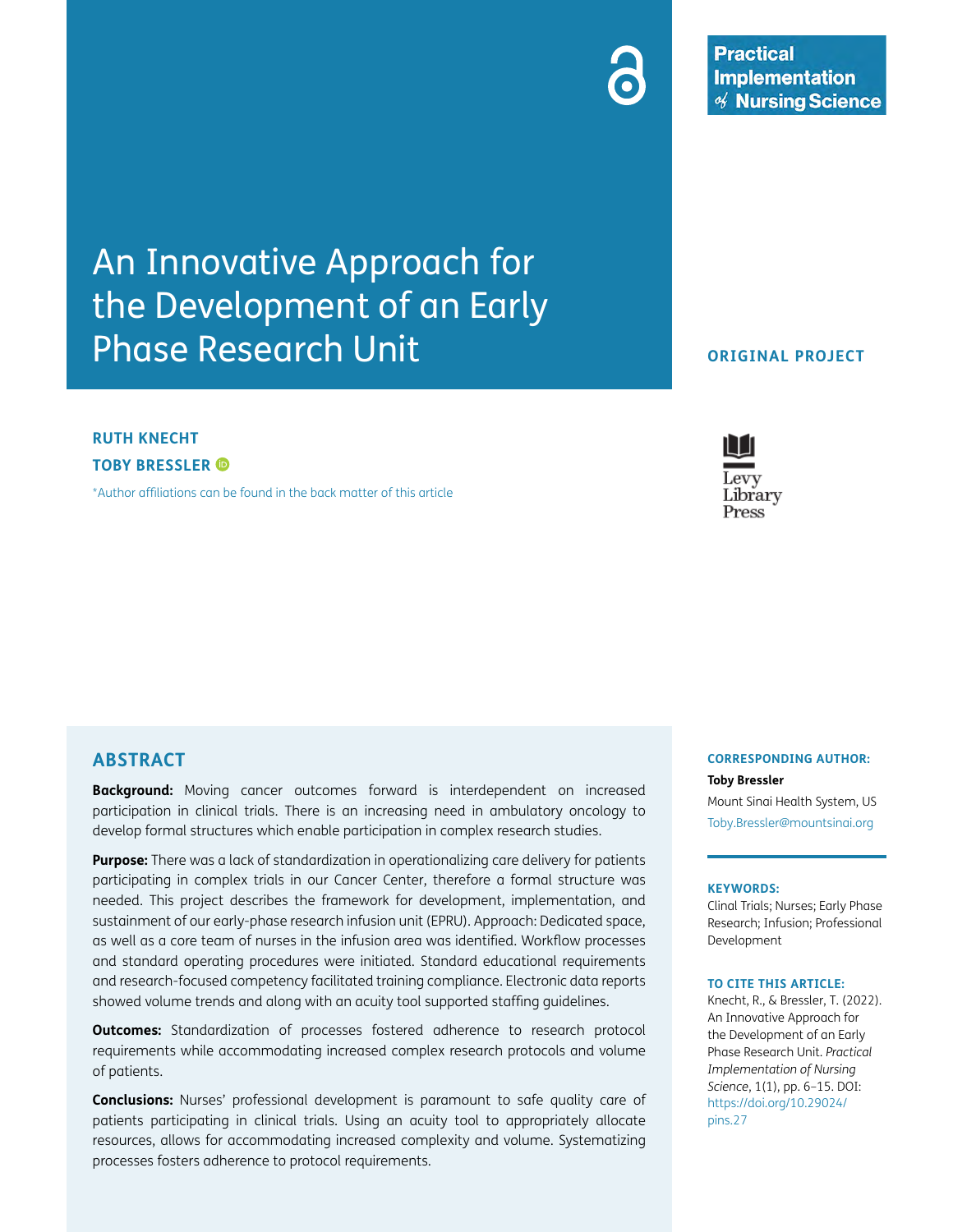### **BACKGROUND**

The mission of our health system is to be on the cutting edge of cancer clinical trials research and to participate in the development of newer cancer treatments through unrivaled education, research, and outreach in the diverse communities we serve. This is synergistic with our nursing mission statement of promoting health and wellness by bridging relationships with our local, national, and global communities through advocacy, education, and scientific nursing research.

Our outpatient cancer center is a National Cancer Institute (NCI) designated treatment facility located in an urban metropolitan area that serves a diverse patient population. NCI-designated facilities are recognized for their delivery of cutting-edge cancer treatments in communities across the United States. NCI-designated facilities are also recognized for their leadership and resources, in addition to demonstrating an added depth and breadth of substantial transdisciplinary research that bridges these scientific areas ([NCI, 2021](#page-9-1)). Our institution is a Magnet-designated facility. Magnet hospitals create supportive professional nursing care environments by generating new knowledge through research. This is a requirement to obtain and retain Magnet designation status. Magnet hospitals must build research infrastructures that promote ongoing quality clinical nursing practice to improve patient outcomes [\(ANCC, 2021](#page-9-2)).

### **PROBLEM DESCRIPTION**

Phase I trials involve investigational products with limited scientific and clinical data in human subjects or novel combinations of investigational products with limited concomitant use. In Phase I clinical trials, investigational products can be classified as "first-in-human": the first time a human subject receives an investigational product. As such, these are high-acuity patients requiring an intense and expert level of nursing care.

After completing an informal analysis of existing processes in 2018, including a review of incident reports and patient records, an alarming number of study deviations were identified. A study deviation occurs when, without significant consequences, the activities on a study diverge from the Institutional Review Board-approved study protocol [\(Bhatt, 2012](#page-9-3)). Our team records, assesses, and develops corrective actions for all deviations that occur during the conduct of clinical trials at our institution. To effectively participate in research, nursing leadership recognized the need for restructuring, a critical step necessary to continue participating in research while maintaining study integrity and preventing deviations.

### **CONTEXT**

While the number of patients enrolled in experimental treatment fluctuates, we have approximately 70 active Phase I clinical trials open for enrollment. In 2021 we had 455 patient accruals. Our cancer infusion center has 56 treatment chairs and 12 beds. There are 68 full-time employed infusion Registered Nurses (RNs), with an average of 28 RNs treating an average daily census of 185 patients. Both solid and liquid tumors comprise the disease groups of patients receiving treatment by the infusion RN at our facility. While the above treatment area existed, there was no dedicated space for treating complex research patients. To effectively deliver care as recognized by the NCI and Magnet, the need for an Early Phase Research Unit (EPRU) was identified. This allowed the patients participating in Phase I clinical trials, and trials with complex visit requirements, an area for treatment.

### **PURPOSE**

As we began working towards establishing this EPRU, it became evident that we needed standard processes and practices for the complex research patients, as these did not already exist. We assessed the existing research landscape and focused on structuring five key target areas: 1) team development and workflow, 2) staffing guidelines, 3) standardization of education, training, and competencies, 4) development of standard research operating procedures and uniform research tools, and 5) collaboration with information technology to generate data reports. This paper outlines a *Phase I Clinical Practice Model* and describes five areas that we standardized to support high-acuity patients in clinical trials.

Knecht and Bressler **7** *Practical Implementation of Nursing Science* DOI: 10.29024/pins.27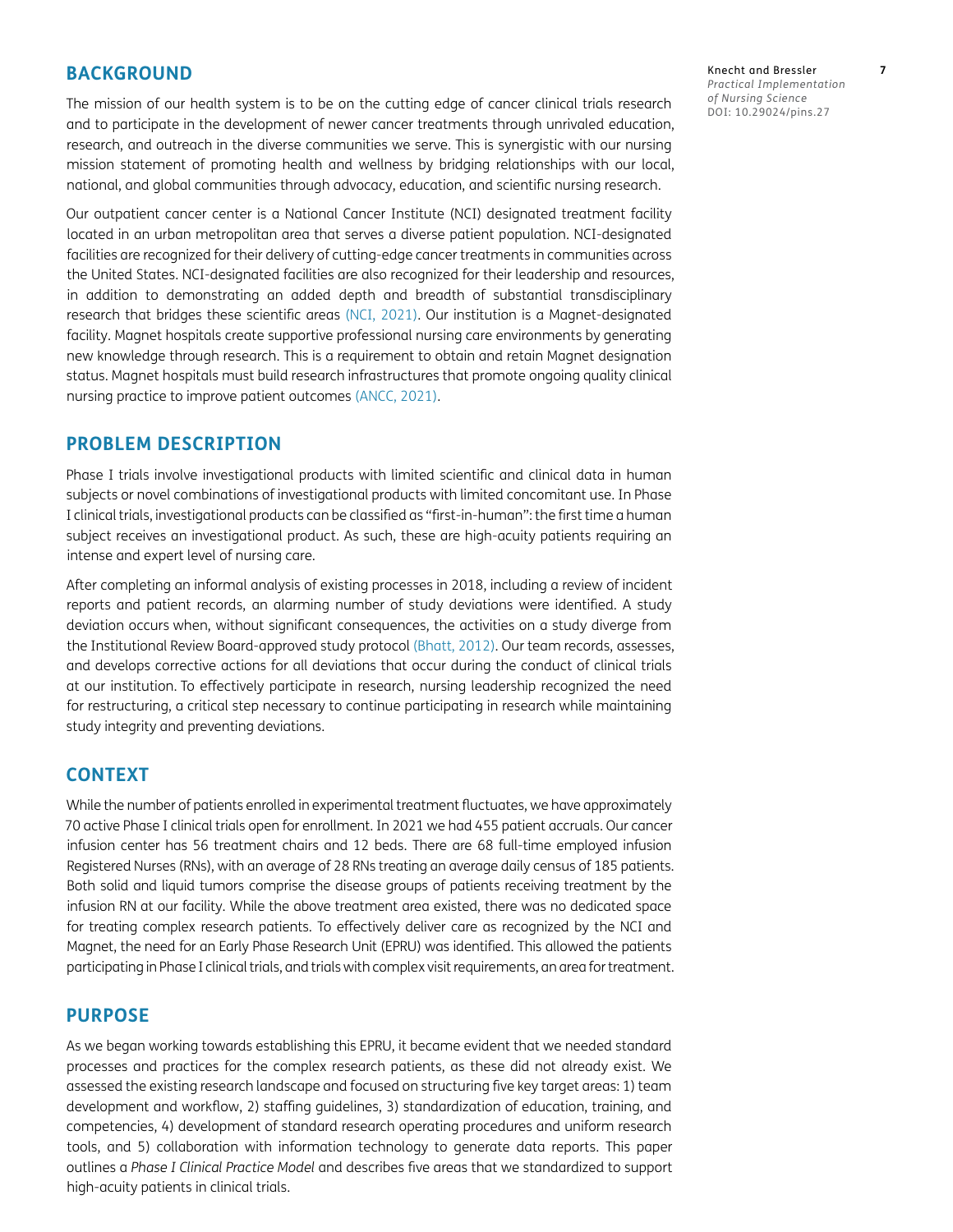### **APPROACH**

### **TARGET AREA 1: TEAM DEVELOPMENT AND WORKFLOW**

#### Team Development

Nurse leaders recognized that a designated team was needed to establish a consistent workflow. A Core Research Infusion Team (A) was developed which was made up of six team member groups. This team consisted of *Core Research Infusion Nurses* (a), who volunteered to work in the EPRU, and a dedicated *Clinical Trial Nurse Clinician* (b), whose role was to lead the Core Research Infusion Team, while acting as a liaison between *Primary Investigators* and their *Individual Clinical Research Teams* (c), *research pharmacists* (d), *nursing leadership* (e), and *hospital administration* (f) [\(Rudnitzki et al., 2018\)](#page-9-4). Individual clinical research teams and their primary investigators share responsibility for spearheading clinical trials for their specific group and/or disease site.

An EPRU with seven private infusion rooms and two double rooms for treating research patients has created a therapeutic milieu. Under the direction of the Clinical Trial Nurse Clinician and nursing leadership , workflow processes were developed to guide the Core Research Infusion Team and Individual Clinical Research Teams (ONS, 2016). These processes were based on Oncology Nursing Society (ONS) recommendations.

### Workflow

#### *Daily Huddles*

Daily huddles were initiated by the Core Research Infusion Team. During these huddles, study patients were discussed, complex protocols were reviewed, and research-related questions were addressed prior to the patient's treatment. In addition, monthly meetings with core research team members were implemented, providing an opportunity for the team to discuss clinic challenges, communication issues, and strategies for improvement [\(Carlson, 2005\)](#page-9-5).

#### *Bimonthly Meetings*

Bimonthly meetings with the Core Research Infusion Team, individual clinical research teams, and nursing leadership fostered better working relationships and improvements in workflow-related practices.

#### *Informal Meetings*

Informal meetings between the Clinical Trial Nurse Clinician and research pharmacists resulted in the development of consistent processes and pathways and improved communication. These new communication strategies resulted in timely administration of pre-medications and preparation of investigational products. Consistent communication and collaborative efforts across all disciplines have improved working relationships ([Carlson, 2005\)](#page-9-5).

### **TARGET AREA 2: STAFFING GUIDELINES**

The American Nurses Association (ANA) describes staffing guidelines as multifactorial, contingent upon a multitude of intricate details with many stakeholders [\(ANA, 2019](#page-9-6)). The ANA stresses the importance of staffing guidelines specific to the workplace setting and crucial for maintaining patient safety while ensuring policy and protocol compliance. The literature details the importance of staffing guidelines in ambulatory oncology care settings [\(Edwards et al., 2017](#page-9-7); [Liang & Turkcan,](#page-9-8)  [2016](#page-9-8); [Vortherms et al., 2015\)](#page-9-9), however, the evidence remains sparse regarding staffing guidelines or recommendations for infusion nurses in a Phase I research unit.

Due to the lack of evidence or guidelines for establishing defined staffing levels for infusion nurses participating in Phase I clinical trials, we developed an acuity tool to assess required staffing guidelines for each evaluated trial [\(Rudnitzki et al., 2018](#page-9-4)). The acuity tool was developed in partnership with Core Research Infusion Teams and nurse leaders, considering all study procedure time points and the cycle/day of treatment.

As shown in [Table 1](#page-4-0), the acuity tool required scoring on seven items: 1) frequency of vital signs, 2) electrocardiograms [three-ECGs (triplicate) versus one-ECG (single)], 3) number of research blood draws, 4) administration of multiple medications, 5) Phase I, first-in-human study, firsttime administration on our infusion unit, first-time dose escalation for this investigational product,

Knecht and Bressler **8** *Practical Implementation of Nursing Science* DOI: 10.29024/pins.27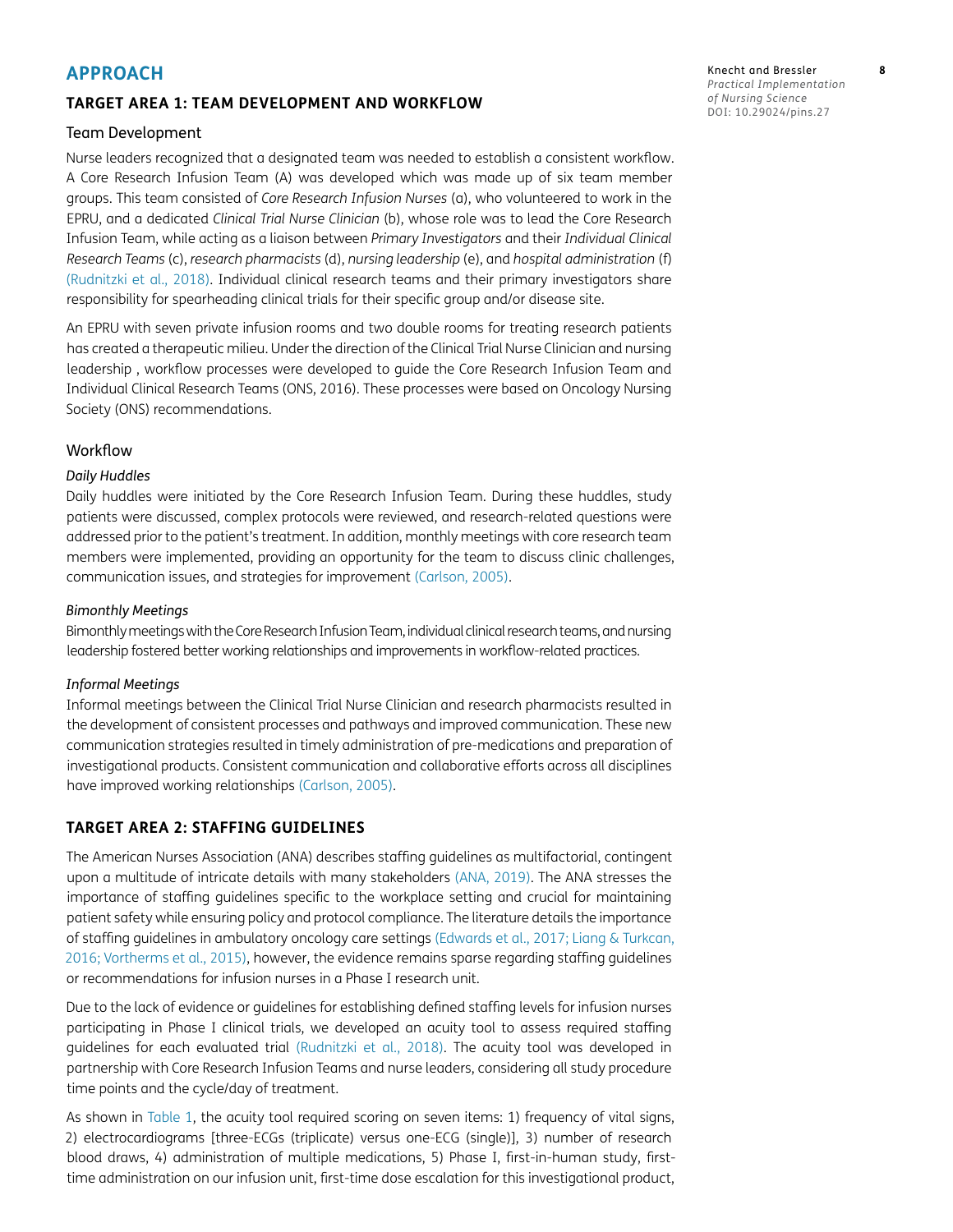6) required observation period(s), and 7) complexity score, which is an overall score of the study, which was included if special equipment or supplies were required. The highest score assigned for each item was three, with a total highest score being 21. For example, if vital signs were required pre-dose, post-dose, and one-hour post-dose, a score of three would be plotted. An overall score of 11–14 indicated additional core research infusion staff may be required when multiple highacuity score study visits were occurring on the same date. A score of 15 or greater demonstrated the need for one-to-one nursing care. Conversely, when low acuity scores were identified, no additional nursing staff was required.

Upon review of an upcoming research study, time points were plotted on the acuity tool and discussed with nursing leadership regarding the potential need for one-to-one staffing [\(Rudnitzki et](#page-9-4) [al., 2018\)](#page-9-4). This rigorous level of staffing review, in addition to following the ANA principles for nurse staffing [\(ANA, 2019\)](#page-9-6), has provided insight into the feasibility of conducting the trial in the EPRU at our institution with infusion nurses. As the Core Research Infusion Team became more familiar with various protocols and intensities of the studies, they also began to offer recommendations regarding staffing needs, which were considered when planning the care of the patient in the clinical trial.

The acuity tool continues to be used in advocating for additional resources or staffing for research studies. Over time, modifications have been made in the scoring system to reflect when additional staffing resources are required. With the help of various leaders within our organization, we have transitioned the acuity tool from a paper model to an electronic version using a secure Health Insurance Portability and Accountability Act-compliant web-based application database format.

#### **TARGET AREA 3: STANDARDIZATION OF EDUCATION, TRAINING, AND COMPETENCIES**

In 2016, the ANA recognized clinical research nursing as an official nursing specialty and published the scope and standards for practice [\(ANA, 2016](#page-9-10)). In 2016, the ONS updated the national standard for oncology clinical trial nurse competencies for obtaining informed consent, educating patients and caregivers, considering ethical issues, administering investigational drugs, collecting biospecimens, and monitoring for side effects [\(Ness et al., 2016](#page-9-11)).

#### Education

#### *Chemotherapy Immunotherapy Certification*

The ONS recommends oncology infusion nurses take the *Chemotherapy Immunotherapy Certification Course*, which provides nurses with the tools to provide quality care and safely administer chemotherapy and immunotherapy to patients with cancer [\(ONS, 2021](#page-9-12)). It is the standard of practice for all oncology infusion nurses within our institution to have completed this course. Additionally, the oncology nurse is strongly encouraged to obtain board certification from the ONS as an Oncology Certified Nurse.

#### *General Research Education*

The professional development of the nursing team is paramount to the safe and quality care of patients participating in clinical trials. General research education sessions are offered bi-annually for all members of the oncology infusion nursing staff. The purpose of these sessions is for all infusion nurses to gain a better appreciation and understanding of clinical trials and enable them to participate in less intensive research protocol training. Although the core research infusion team attended the general education sessions and met the previously described certification requirements, nurse leaders recognized an opportunity to expand the nurses' understanding of clinical trials research, to enhance confidence in emergency management skills, and safely administer investigational agents.

#### **Training**

#### *Research and Clinical Training*

The Collaborative Institutional Training Initiative (CITI) Program is a set of comprehensive courses that review critical areas associated with human subject research. The Core Research Infusion Nurses are required to complete a set of CITI Training Modules to gain a better understanding of clinical trials research. They are also required to have an Advanced Cardiovascular Life Support

Knecht and Bressler **9** *Practical Implementation of Nursing Science* DOI: 10.29024/pins.27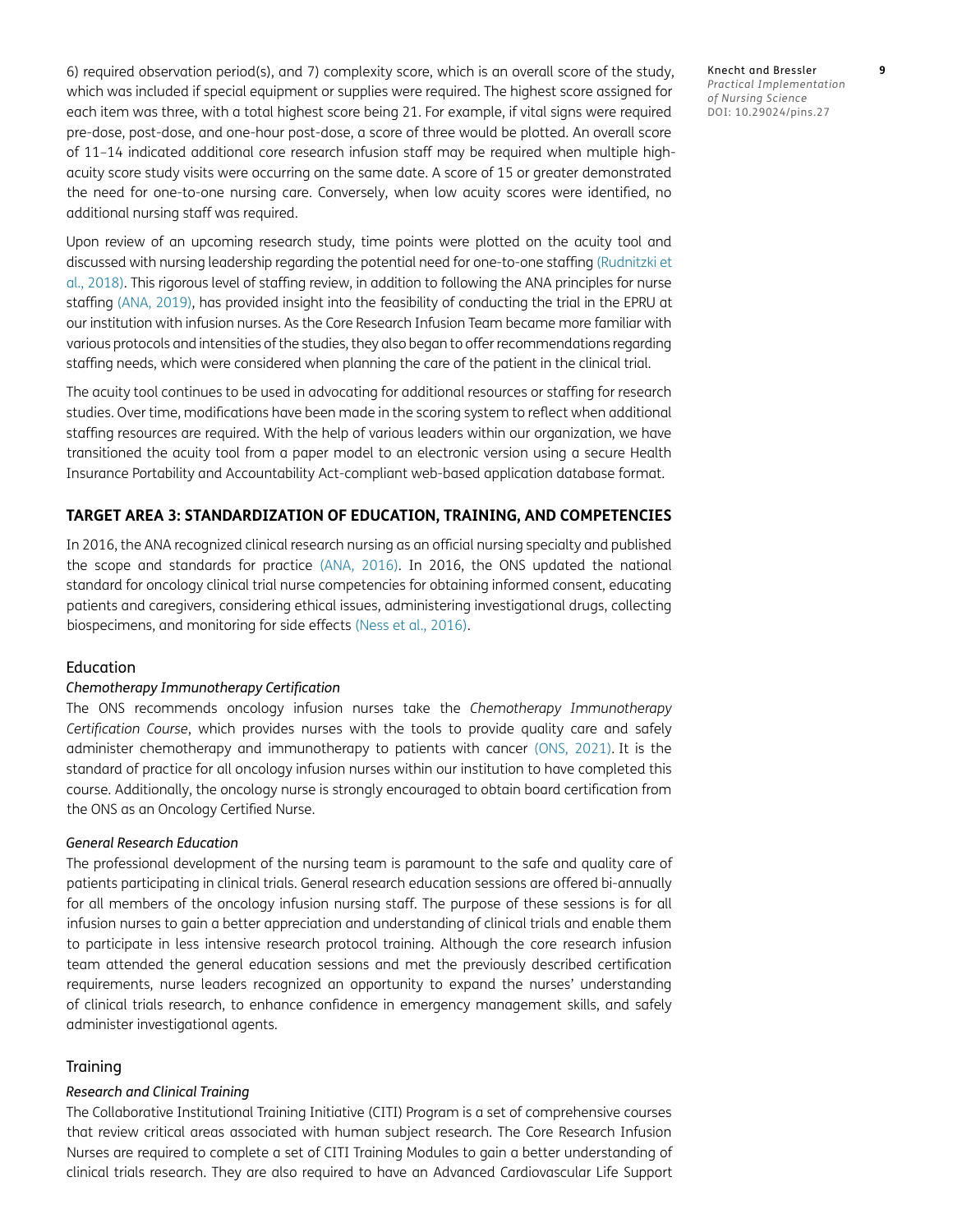| TOTAL $> = 15$ ,<br>IF POINTS<br>NEEDS 1:1<br>NURSING<br>PATIENT<br>CARE                                                                                                                                                                                                                                                                                                  | No extra care<br>required | No extra care<br>required | No extra care<br>required | No extra care<br>required | No extra care<br>required | No extra care<br>required |  |
|---------------------------------------------------------------------------------------------------------------------------------------------------------------------------------------------------------------------------------------------------------------------------------------------------------------------------------------------------------------------------|---------------------------|---------------------------|---------------------------|---------------------------|---------------------------|---------------------------|--|
| <b>POINTS</b><br><b>TOTAL</b><br># OF                                                                                                                                                                                                                                                                                                                                     | $\circ$                   | $\circ$                   | $\circ$                   | $\circ$                   | $\circ$                   | $\circ$                   |  |
| <b>EXPLANATION OF</b><br><b>MISCELLANEOUS</b><br><b>DURATION OF</b><br><b>HIGH RISK OF</b><br><b>ITTRATIONS;</b><br><b>TREATMENT;</b><br><b>COLUMN I.E.</b><br><b>REACTION)</b><br><b>MULTIPLE</b>                                                                                                                                                                        |                           |                           |                           |                           |                           |                           |  |
| 3 = VERY COMPLEX<br>MISCELLANEOUS-<br>2 = MODERATELY<br>IF ADDITIONAL<br>POINTS ARE<br>$1 =$ MILDLY<br><b>REQUIRED</b><br><b>COMPLEX</b><br><b>COMPLEX</b>                                                                                                                                                                                                                |                           |                           |                           |                           |                           |                           |  |
| <b>FIH (FIRST TIME EVER</b><br><b>ABOVE = 3 POINTS)</b><br><b>ADMINISTERED IN</b><br>ADMINISTERED AT<br>THE INSTITUTION)<br><b>ADMINSTERED TO</b><br><b>HUMAN IP AGENT</b><br><b>ESCALATION FOR</b><br>FIH (FIRST TIME<br>NEVER BEFORE<br>THIS IP AGENT)<br><b>THIS PATIENT;</b><br>FIRST TIME IP<br>AGENT BEING<br>FIH (FIRST IN<br>(ANY OF THE<br>EVER DOSE<br>HUMANS); |                           |                           |                           |                           |                           |                           |  |
| <b>OBSERVATION</b><br><b>TIMEPOINT)</b><br>FOR EVERY<br><b>TNIOd 1)</b><br>PERIOD                                                                                                                                                                                                                                                                                         |                           |                           |                           |                           |                           |                           |  |
| # OF DRUGS<br>PRE-MEDS)<br>FOR EACH<br><b>INCLUDE</b><br>TNIO4 1)<br>DRUG;<br><b>DON'T</b>                                                                                                                                                                                                                                                                                |                           |                           |                           |                           |                           |                           |  |
| IS 3 POINTS)<br><b>TRIPLICATE</b><br>EKG; EVERY<br><b>TIMEPOINT</b><br>FOR EACH<br>EKGS <sub>(1</sub><br><b>POINT</b>                                                                                                                                                                                                                                                     |                           |                           |                           |                           |                           |                           |  |
| <b>TIMEPOINT)</b><br>FOR EACH<br><b>TNIOd 1)</b><br><b>PKS</b>                                                                                                                                                                                                                                                                                                            |                           |                           |                           |                           |                           |                           |  |
| <b>TIMEPOINT</b><br>INFUSION)<br>FOR EACH<br><b>A SINGLE</b><br>TNIOd 1)<br><b>DURING</b><br><b>SIGNS</b><br>VITAL                                                                                                                                                                                                                                                        |                           |                           |                           |                           |                           |                           |  |
| <b>CYCLE/DAY</b>                                                                                                                                                                                                                                                                                                                                                          |                           |                           |                           |                           |                           |                           |  |
| <b>INCLUDE</b><br>#DAYS<br><b>CYCLE</b><br>PER                                                                                                                                                                                                                                                                                                                            |                           |                           |                           |                           |                           |                           |  |
| GCO#                                                                                                                                                                                                                                                                                                                                                                      |                           |                           |                           |                           |                           |                           |  |

<span id="page-4-0"></span>Table 1 Acuity Tool.<br>Key: GCO = Grants and Contracts Office Number; PK = pharmacokinetic (i.e. blood draw); EKG = electrocardiogram; IP = investigational product. **Key:** GCO = Grants and Contracts Office Number; PK = pharmacokinetic (i.e. blood draw); EKG = electrocardiogram; IP = investigational product.**Table 1** Acuity Tool.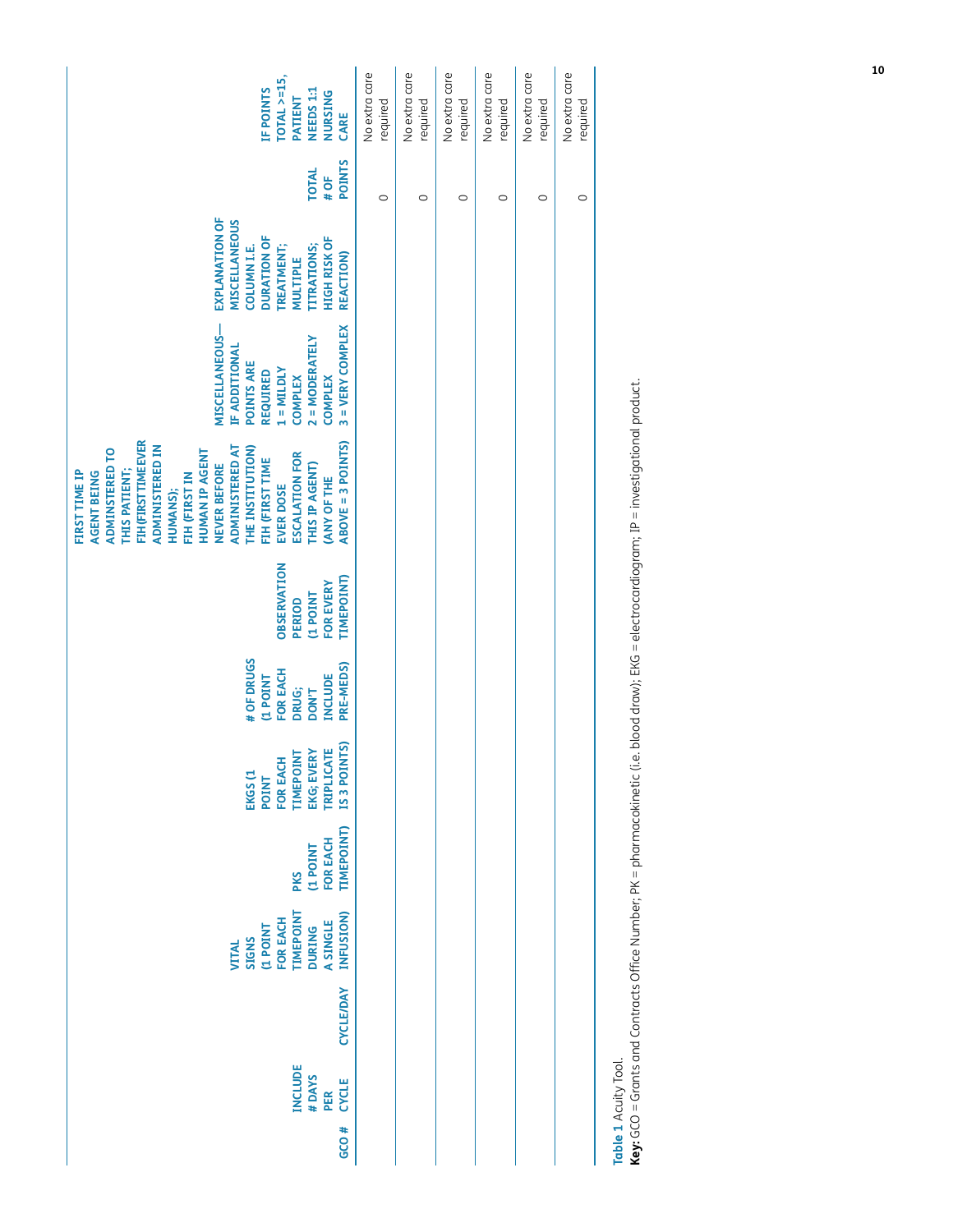(ACLS) certification, although many reported underutilizations of their ACLS skills and expressed the need to enhance their emergency skill set and comfort level, should an emergency arise. To provide the tools needed for the research team to effectively handle emergency situations, a structured Mock Code Training Program was developed.

#### *Mock Code Training Program*

A pre-training program survey developed by the nurse educator and Clinical Trial Nurse Clinician was administered to members of the Core Research Infusion Nurse Team to assess their current knowledge and confidence on 1) the use of the ZOLL defibrillator and code cart and 2) the identification of unstable or fatal heart rhythms. Nurses surveyed were asked to rate their confidence, using a fivepoint Likert scale, where 1 = very little confidence and 5 = very confident. Pre-survey results identified that 100% of the core research team wished to participate in routine mock code sessions.

A simulated cardiac arrest training program was developed by our oncology nurse educators, consisting of six training sessions. This included: 1) ZOLL defibrillator code roles, 2) recognizing fatal dysrhythmias, 3) code cart and medication education, 4) emergency response system, 5) case scenarios, and 6) putting it all together—simulated cardiac arrest. As shown in [Table 2](#page-5-0), post-survey results (identical to pre-survey and administered to the same team) found improved confidence in four training sessions.



#### <span id="page-5-0"></span>**Table 2** Pre/Post Mock Code Survey Results.

### Final Competency

A clinical oncology nursing research-focused competency, based on the ONS guidelines (2016), was developed for the Core Research Infusion Nurse Team ([Ness et al., 2016\)](#page-9-11). This three-part competency includes CITI training, ACLS certification, and completion of a research competency. This is now a standard requirement for participation in our Core Research Infusion Team. The mock code training program has become a springboard for a cancer center-wide initiative known as "*Emergency Response Simulation Education*," which is offered to all nurses and advanced practice providers. The general research education sessions have sparked an interest among other infusion nurses to consider joining the Core Research Infusion Team.

### **TARGET AREA 4: DEVELOPMENT OF STANDARD OPERATING PROCEDURES AND UNIFORM RESEARCH TOOLS**

### Standard Operating Procedures

During the preliminary development phase for our program initiative, complex research study patients and Core Research Infusion Nurses were assigned in various treatment pods throughout the infusion area, not having the support structure they needed from their fellow Core Research

Knecht and Bressler **11**

*Practical Implementation of Nursing Science*

DOI: 10.29024/pins.27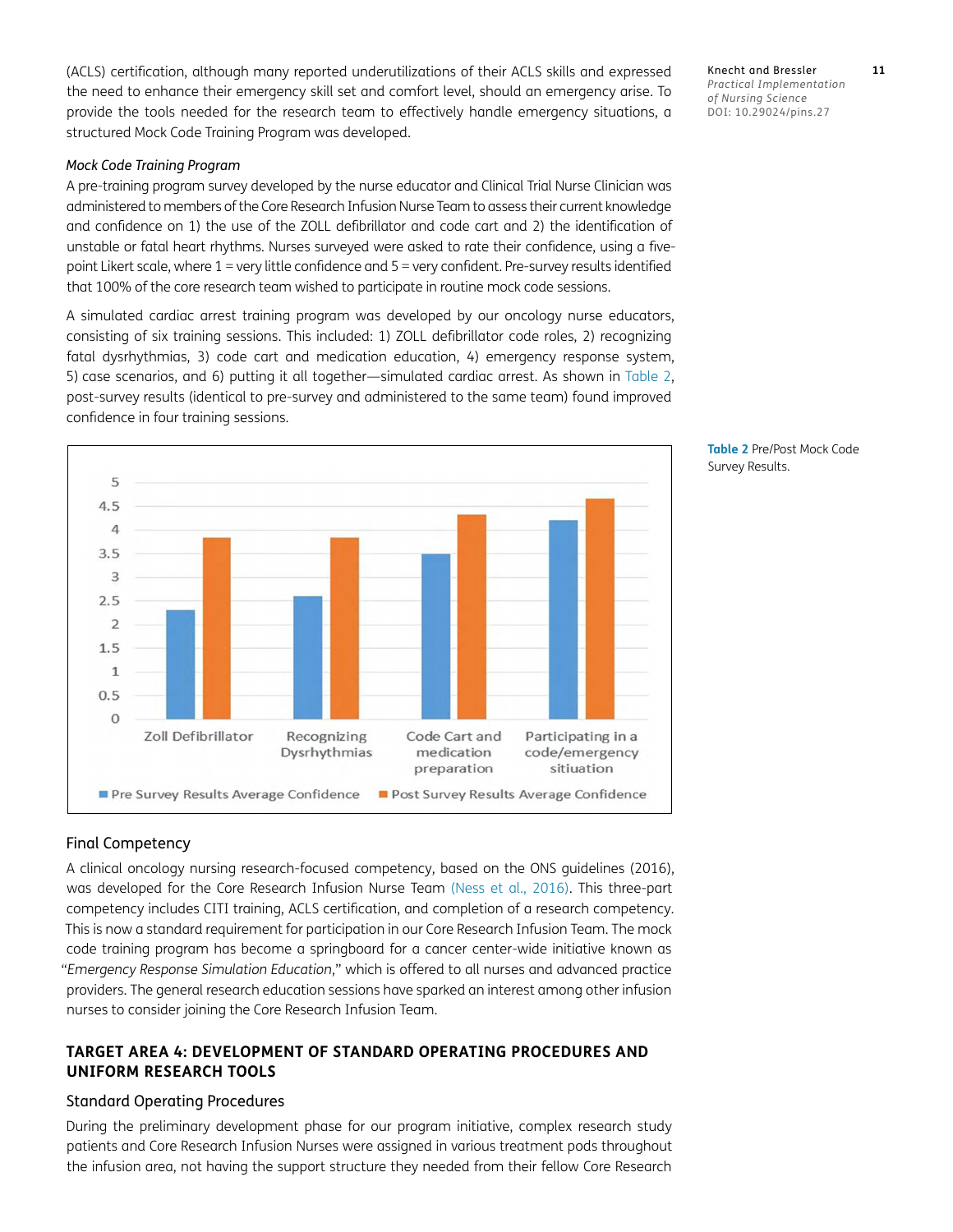Team members working in different locations. Therefore, it became evident that a dedicated area for the treatment of patients enrolled in highly complex clinical trials was required. This space was identified, and standard operating procedures (SOP) were adopted for assigning the appropriate patients to this research area. With administrative and clinical nurse leadership support, a specialized scheduling letter was developed to enable Clinical Research Teams to request a treatment room in the EPRU, using these SOP guidelines.

#### *Standardized Research Protocol Training Plan*

We developed standardized education and training plans, addressing clinical needs for the Core Research Infusion Nurses [\(Carlson, 2005\)](#page-9-5). To adequately prepare the Core Research Infusion Nurses for administering investigational agents, education and training for the individual clinical research protocols are required. Some research protocols are extraordinarily lengthy, and others lack sufficient detail. As a result, a standard nursing in-service template was developed and piloted to ensure comprehensive and consistent education on the clinical research protocol prior to study initiation. All nursing in-service protocol training documents that were previously in paper format were transitioned to the hospital's online standard electronic educational tool: Portal for Education and the Advancement of Knowledge (PEAK). This format provided resources in an ondemand format for nurses unable to attend nursing in-services, while also providing educational reference. A mandatory electronic sign-off in PEAK before participation in research study protocols is required. For those studies where the use of special equipment is mandated, additional training is provided by the clinical research team or sponsor.

#### Research Tools

Contact #:

To ensure adherence to stringent research protocol requirements, and to minimize risk for study deviations, the need for standard study procedure checklists was recognized. Existing checklists varied in their format, length, organization, and required detail (i.e. details regarding 3-ECGs if required; windows for study procedure time points when provided by sponsor). As a result, we amended an existing checklist to incorporate a standard format for organizing the study procedure time points and to keep important information and details outlined by the sponsor for the specific cycle and day of treatment as concise as possible and not overlooked.

Study checklists assist in maintaining all study procedure time points for the Core Research Infusion Nurse and the Clinical Research Coordinators. They also assist with collecting data and ensuring that the individual study time points are met. The Clinical Research Team worked together on providing revisions to the checklist. Standard checklists for both simple ([Table 3](#page-6-0)) and complex studies [\(Table 4](#page-7-0)) were then implemented. These checklists are now widely used across all Clinical Research Teams. These checklists are also reviewed by the Clinical Trial Nurse Clinician one week prior to treatment. By reviewing study procedure checklists in advance, intensity of the treatment day is determined, assisting in the staggering of research patient schedules, maximizing the use of space, and ensuring an appropriate staffing pattern is in place on treatment days when intense research patients are scheduled.

| <b>CYCLE</b>                  | <b>DAY</b>                                                                                                                                             |
|-------------------------------|--------------------------------------------------------------------------------------------------------------------------------------------------------|
| Investigator                  | • Link visit to $GCO#$                                                                                                                                 |
| MA:                           | $-CBC$<br>$\cdot$ CMP<br>• Research labs                                                                                                               |
| <b>Nurse/Infusion</b><br>Area | $\rightarrow$ Vitals: Include (HR, respiratory rate, BP, and temperature)<br>$\rightarrow$ Please document all vital signs and times in EPIC flowsheet |
|                               | Pre-dose:<br>$\rightarrow$ Vital signs                                                                                                                 |
|                               | Post-dose:<br>$\rightarrow$ Vital signs                                                                                                                |
| CRC:<br>CRN:                  |                                                                                                                                                        |

Checklist—Simple Research Studies. **Key:** MA = Medical Assistant; CBC = Complete Blood Count; CMP = Complete Metabolic Panel; HR = Heart Rate; CRC = Clinical Research Coordinator; CRN = Clinical Research Nurse.

<span id="page-6-0"></span>**Table 3** Study Procedure

Knecht and Bressler **12** *Practical Implementation of Nursing Science* DOI: 10.29024/pins.27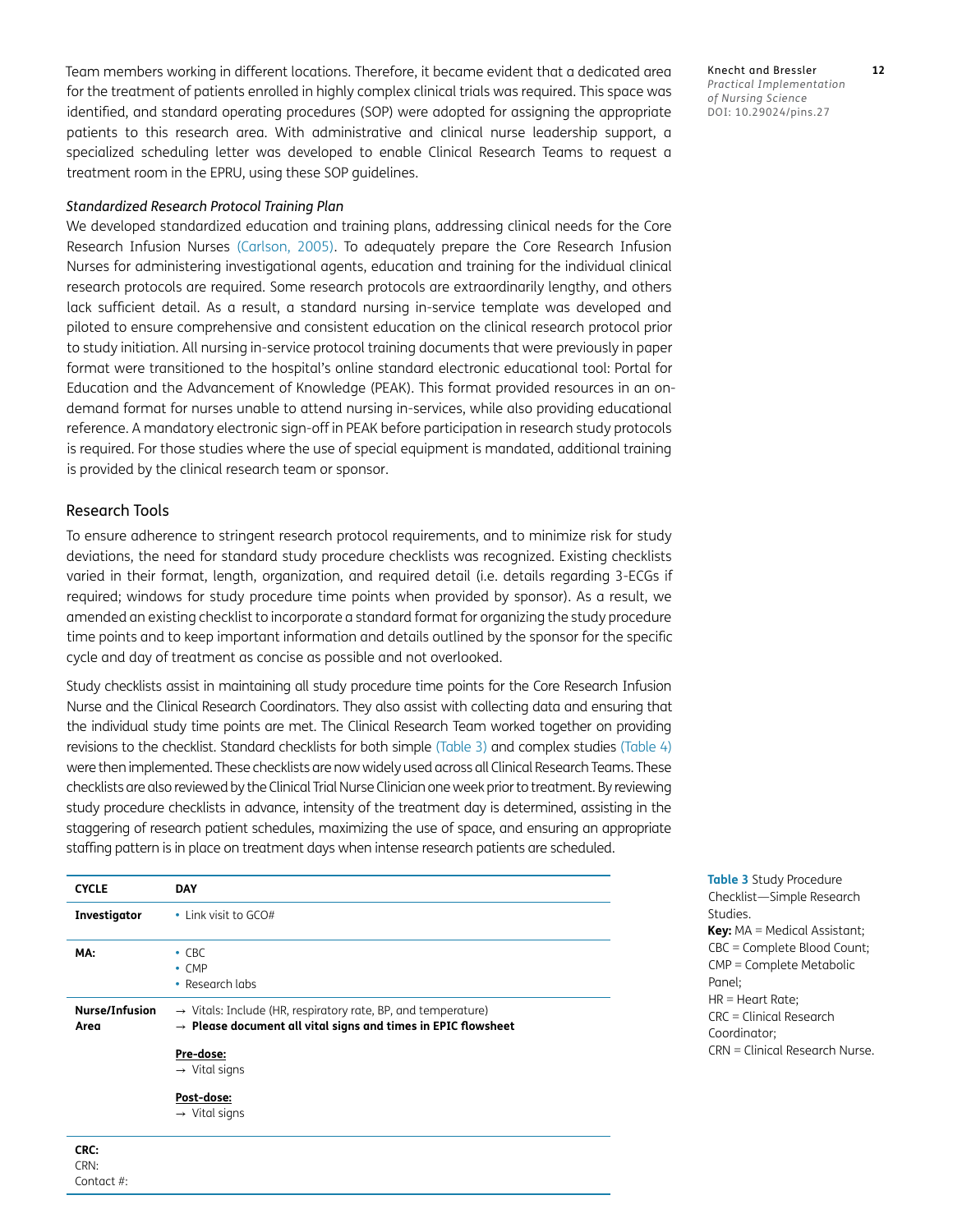| <b>CYCLE</b>               | Day                                           |            |                                                           |  |
|----------------------------|-----------------------------------------------|------------|-----------------------------------------------------------|--|
| Investigator               | • Link visit to GCO#:                         |            |                                                           |  |
| LAB/MA:                    | $\cdot$ CBC<br>$\cdot$ CMP<br>• Research labs |            |                                                           |  |
| Nurse/Infusion<br>Area     | <b>SPECIAL INSTRUCTIONS:</b>                  |            |                                                           |  |
|                            |                                               |            | Vital signs, EKG, and, PK sample draws - DOCUMENT IN EPIC |  |
|                            | <b>Vital Signs</b>                            | <b>EKG</b> | PK Lab Draw                                               |  |
|                            |                                               |            |                                                           |  |
|                            |                                               |            |                                                           |  |
|                            |                                               |            |                                                           |  |
|                            |                                               |            |                                                           |  |
|                            |                                               |            |                                                           |  |
|                            |                                               |            |                                                           |  |
|                            |                                               |            |                                                           |  |
|                            | POST TREATMENT INSTRUCTIONS:                  |            |                                                           |  |
| CRC:<br>CRN:<br>Contact #: |                                               |            |                                                           |  |
|                            |                                               |            |                                                           |  |

### **TARGET AREA 5: COLLABORATION WITH IT DEPARTMENT**

#### Electronic Reports

No pathway for identifying growth in our research population existed. We did not track numbers of investigational agents administered nor the compliance with the online education system. As a result, electronic reports were generated with the help of the IT department ([Harper, 2012](#page-9-13)). Individual reports provided 1) a list of daily research patients, 2) investigational products administered by staff, and 3) staff compliance in reviewing the educational material pertinent to the research study on the day of treatment via PEAK attestation.

#### *Data Monitoring*

Electronic reports captured the number of investigational agents administered each day as well as the administering personnel. These reports provided the patient volume trend; therefore, our team was able to ascertain an increase in the number of investigational agents administered over a specified time. With the capability of sorting the data based on the phase of the research study, we were able to identify increasing numbers of early-phase research studies. The data were then analyzed and regularly shared with nursing leadership and hospital administration, along with the acuity tool. These data demonstrated the increasing volume in daily administration of investigational agents, and the increasing numbers of early-phase research studies. These data were used to advocate for additional staffing and equipment in our EPRU.

Electronic reports also provided the data necessary to facilitate compliance with required educational training prior to administration of investigational agents. Data indicated when staff had not completed the required training and needed follow-up reminders to complete the training. As a result, compliance with required training increased from 35% to 92%. We continue to monitor these reports to ensure staff remain vigilant in reviewing the protocols and associated amendments [\(Table 5\)](#page-8-0).

<span id="page-7-0"></span>**Table 4** Study Procedure Checklist—Complex Research Studies. **Key:** CBC = Complete Blood Count; CMP = Complete Metabolic Panel; MA = Medical Assistant; EKG = electrocardiogram; PK = pharmacokinetic; CRC = Clinical Research Coordinator; CRN = Clinical Research Nurse.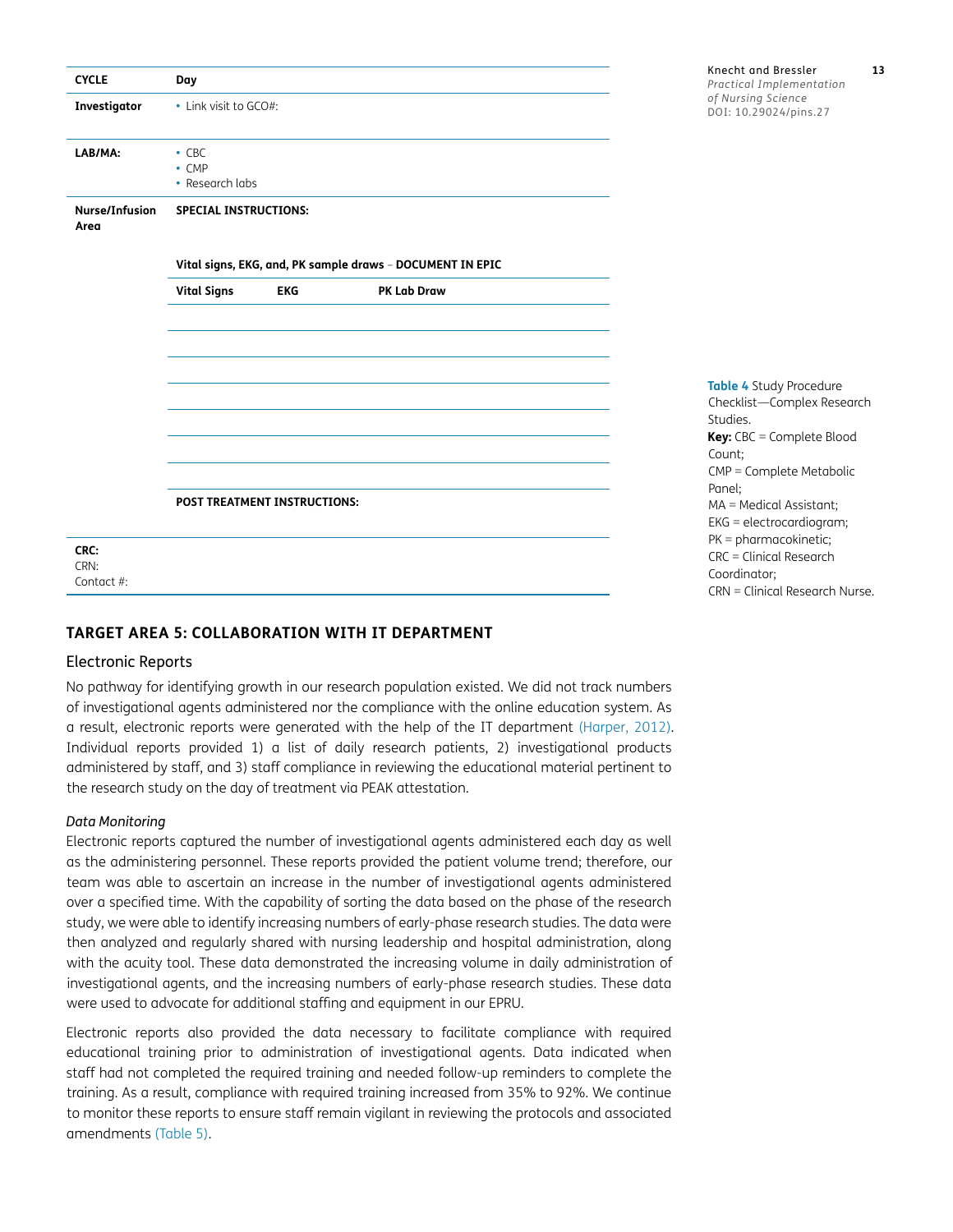| <b>Acuity Tool</b>                                               | • Acuity score used to determine appropriate staffing levels<br>• Acuity tool used in pre-planning trial budget to request additional funding from the<br>sponsor on days where additional staffing was needed based on high acuity score<br>• Paper tool converted to electronic version using secure data network server format | Knecht and Bressler<br>Practical Implementation<br>of Nursing Science<br>DOI: 10.29024/pins.27 |  |
|------------------------------------------------------------------|-----------------------------------------------------------------------------------------------------------------------------------------------------------------------------------------------------------------------------------------------------------------------------------------------------------------------------------|------------------------------------------------------------------------------------------------|--|
| Dedicated<br>Research Infusion<br>Area                           | • Used solely for the treatment of early phase or intense study patients<br>• Empowered charge and Core Research Nurses to cohort appropriate patients on research<br>unit                                                                                                                                                        |                                                                                                |  |
| Use of Data<br>Generated<br>through<br><b>Electronic Reports</b> | • Assisted in justifying increased staffing based on growth<br>• Compliance in educational training improved from 35% to 92%                                                                                                                                                                                                      | <b>Table 5 Metrics for Success.</b>                                                            |  |

### **CONCLUSION**

Through process development, standardization of workflow practices, dedicated research teams, collaboration, and the use of technology and data, we designed a program that aligns with the mission of our institution—to be on the cutting edge of cancer clinical trials research ([Table 6](#page-8-1)). With this new structure in place, our volume of early phase clinical trials continues to increase as we actively participate in the development of newer cancer treatments. As the oncology research landscape continues to evolve, the intensity of protocols increases, and the volume of research study continues to expand, we will continue to review and re-assess our nursing standards to ensure we are providing safe, quality, and efficient care. Delineating team responsibilities to enhance outcomes, and reassessing staffing guidelines to accommodate the increasing number of participants and complexity of studies, are continuous components of our work.

| Team Development<br>and Workflow                                                        | • Dedicated core research infusion nurses identified<br>• Developed workflow processes and clinical research standards<br>• Daily huddles between core research infusion nurses and clinical trial nurse clinician<br>• Established monthly meetings with core research infusion team<br>• Bi-monthly meetings with core research infusion team, individual clinical research<br>teams, and nursing leadership<br>• Consistent communication across all disciplines |
|-----------------------------------------------------------------------------------------|---------------------------------------------------------------------------------------------------------------------------------------------------------------------------------------------------------------------------------------------------------------------------------------------------------------------------------------------------------------------------------------------------------------------------------------------------------------------|
| Staffing Guidelines                                                                     | • Developed acuity tool which accounts for study procedure time points (vital sign<br>frequency, EKGs, number of research blood draws)<br>• Scoring system aided in determining need for additional staffing                                                                                                                                                                                                                                                        |
| Standardization of<br>Education, Training,<br>and Competencies                          | • Infusion nurse training requirements:<br>· ONS chemo-immunotherapy provider card required for all infusion nurses<br>• OCN certification strongly encouraged<br>• Additional training requirements for the core research infusion nurse:<br><b>Q</b> ACLS certification<br>• CITI training<br>• Core Research Nurse competency<br>• Additional training for core research nurse:<br>o Mock Code Training Program to further enhance emergency skills              |
| Development of<br><b>Standard Operating</b><br>Procedures and<br>Uniform Research Tools | • Dedicated infusion area for complex trial patients<br>• Standardization of nursing in-service documents and study procedure checklists<br>• Protocol training via electronic educational tool to provide easily accessible<br>resources                                                                                                                                                                                                                           |
| Use of Data and<br>Information<br>Technology (IT)                                       | • Electronic reports developed by IT assisted in:<br>· Trending growth in patient volume as well as increases in early phase and<br>intense research studies<br>• Facilitating compliance with required educational training prior to administration<br>of investigational agents                                                                                                                                                                                   |

While it would have been beneficial to collect data pre-and post-implementation, at this point these data are not available and this is a limitation to our work. However, we will continue to evaluate and validate the work completed to achieve our goal of meeting the needs of our patients in the many diverse communities that we serve. With clearly established and tested guidelines, we envision that our *Phase I Clinical Trial Practice Model* will expand to other oncology care delivery settings within our healthcare system.

<span id="page-8-1"></span><span id="page-8-0"></span>**Table 6** Phase I Clinical Practice Model: Five Key Target Areas Summarized.